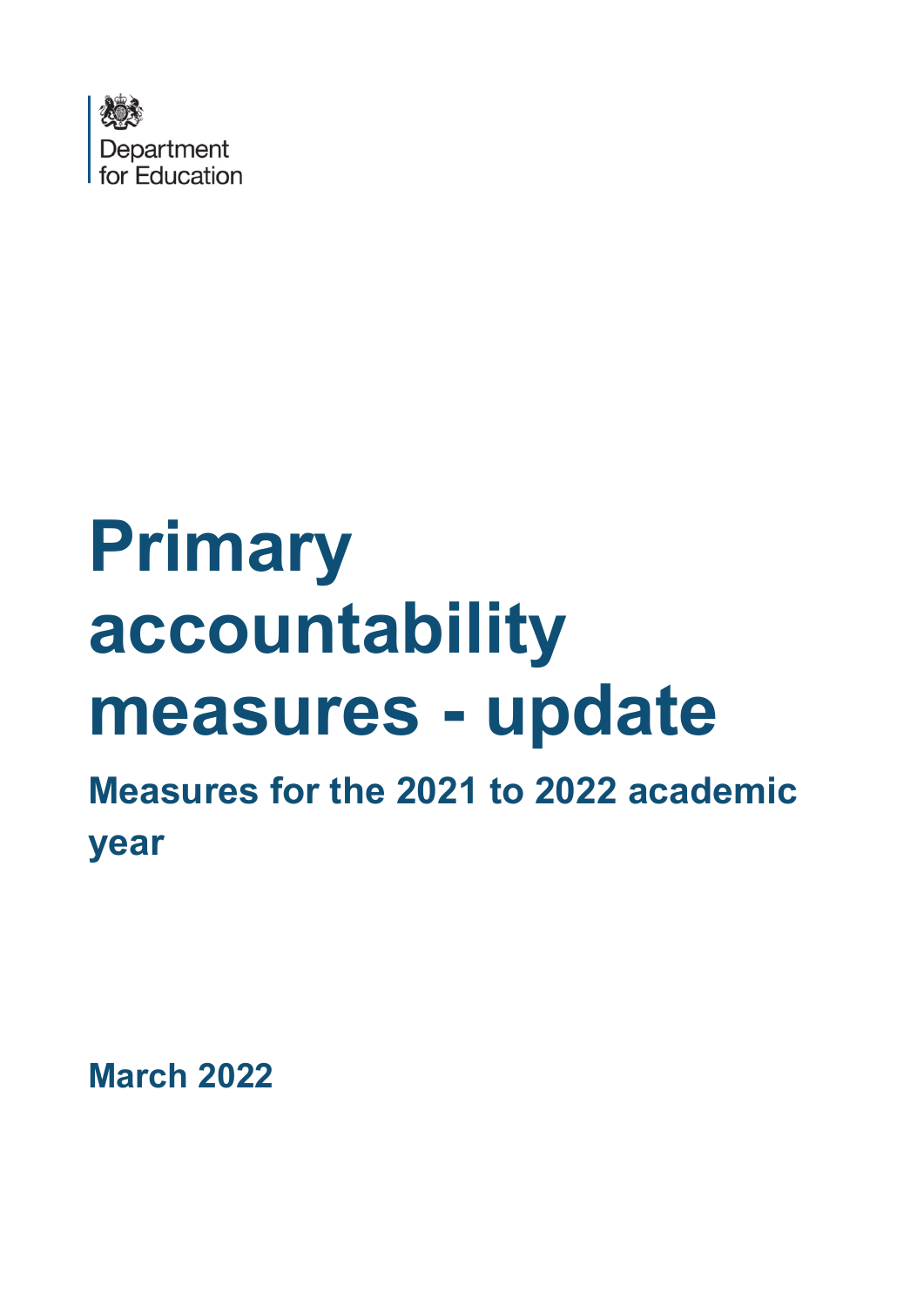# **Contents**

| Summary                                                        |                |
|----------------------------------------------------------------|----------------|
| Expiry or review date                                          | $\overline{4}$ |
| Who is this publication for?                                   | $\overline{4}$ |
| KS2 assessments in 2021/22                                     | 5              |
| Adaptations and approach to standard setting                   | 5              |
| KS2 accountability arrangements for 2021/22                    | 6              |
| Who will see 2021/22 KS2 school performance data               | 6              |
| How will 2021/22 KS2 performance data be used?                 | 6              |
| <b>Ofsted</b>                                                  | $\overline{7}$ |
| Primary progress measures baseline in 2021/22                  | 8              |
| Assigning points to pupils assessed using the Engagement Model | 8              |
| Annex A – timeline for 2021/22 KS2 school performance data     | 9              |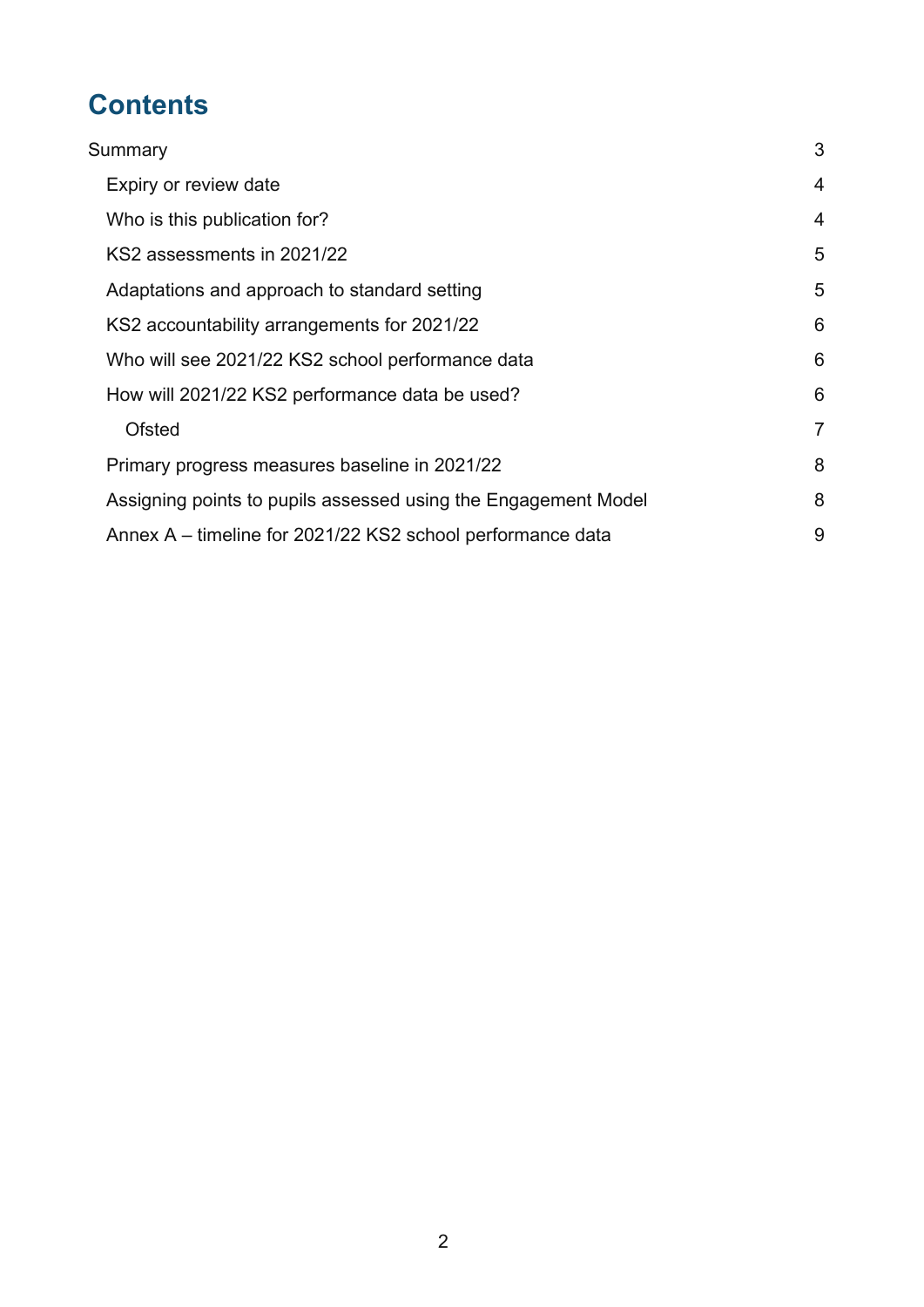## **Summary**

The Government has decided that a full programme of primary tests and assessments will take place during academic year 2021/22 without adaptations. This means that the assessments will cover the curriculum in the same way as in the 2019 assessments and the expected standards (for example, to achieve a scaled score of 100 in the tests) will remain the same. This is so that these statutory assessments can be used to help understand more clearly the impact of the pandemic on pupils and schools and how this varies between particular groups of pupils, schools and local authority areas.

The Government has also decided that, after two years without key stage 2 (KS2) performance data, it is important that we have some school-level data to inform accountability. It is important to have a common understanding of "what" has happened to outcomes at a school to inform professional dialogue on "why" that has happened. We recognise, however, the uneven impact on schools of the pandemic and the challenges with interpreting the 2021/22 data. We want to ensure the 2021/22 data is used appropriately.

We will not publish KS2 data for academic year 2021/22 in performance tables (also known as Compare School and College Performance).<sup>1</sup> We will, however, still produce the normal suite of KS2 accountability measures at school level and share these securely with primary schools, academy trusts and local authorities to inform school improvement discussions. We will ensure clear messages are placed alongside data shared on how to use and interpret the 2021/22 data appropriately. We are clear that the 2021/22 data should be used cautiously this year and as an insight into school performance alongside other sources of information, including speaking directly to schools.

We will also provide the data to Ofsted to go in the Inspection Data Summary Report (IDSR) to inform inspection activity under the Quality of Education judgement, for example, on the impact of curriculum decisions. Inspectors will be clear that 2021/22 data is not comparable with earlier years and aware of the caveats on the data due to the uneven impact of the pandemic on pupils and schools, and sensitive in their use of it.

DfE officials will use the data to inform oversight by regional teams, and when setting criteria to allocate funding, for example, teaching schools, English and maths hubs and free school applications. DfE officials will be trained in the use of 2021/22 data.

<sup>&</sup>lt;sup>1</sup>Announced here: Coronavirus (COVID-19): school and college performance measures -GOV.UK (www.gov.uk)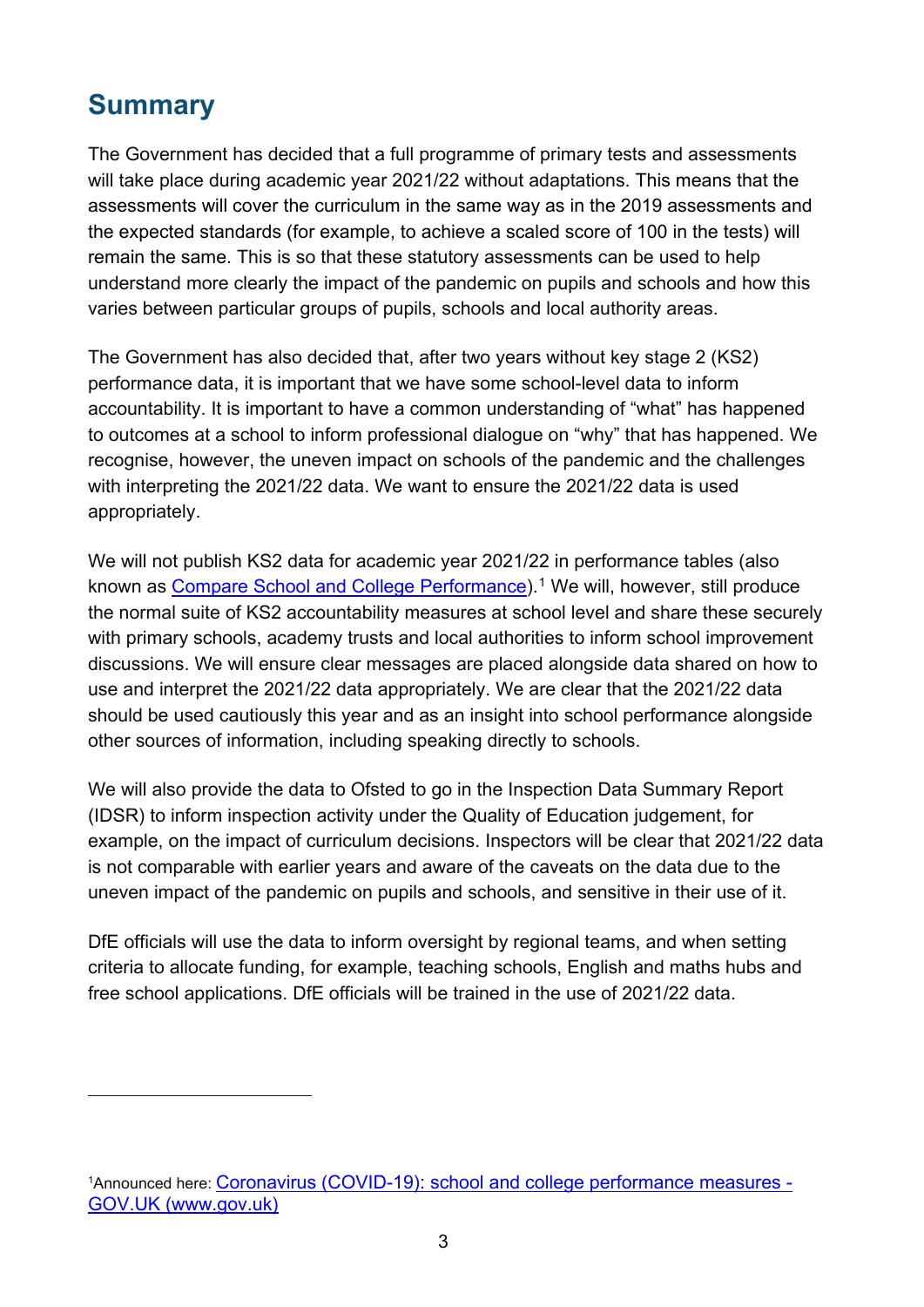This update includes further information about KS2 accountability arrangements and the use of 2021/22 KS2 school performance data. It also sets out further detail on our planned methodological changes to primary progress measures for 2022. These are:

- how the methodology for the baseline will work in 2022, using key stage 1 (KS1) information from 2018 rather than National Curriculum Levels, as the input to the KS2 progress measures; and
- how we intend to assign points in the progress measures to pupils assessed using the Engagement Model in academic year 2021/22.

This update should be read alongside the primary accountability technical guide issued in December 2019, when KS2 revised data for 2018/19 was published.

### **Expiry or review date**

We plan to update the full primary accountability technical quide document in September 2022, incorporating the changes set out in this update.

## **Who is this publication for?**

This guidance is for:

- senior leaders working in primary schools and trusts, including maintained schools, academies, alternative provision, free schools and special schools;
- governors and trustees
- local authorities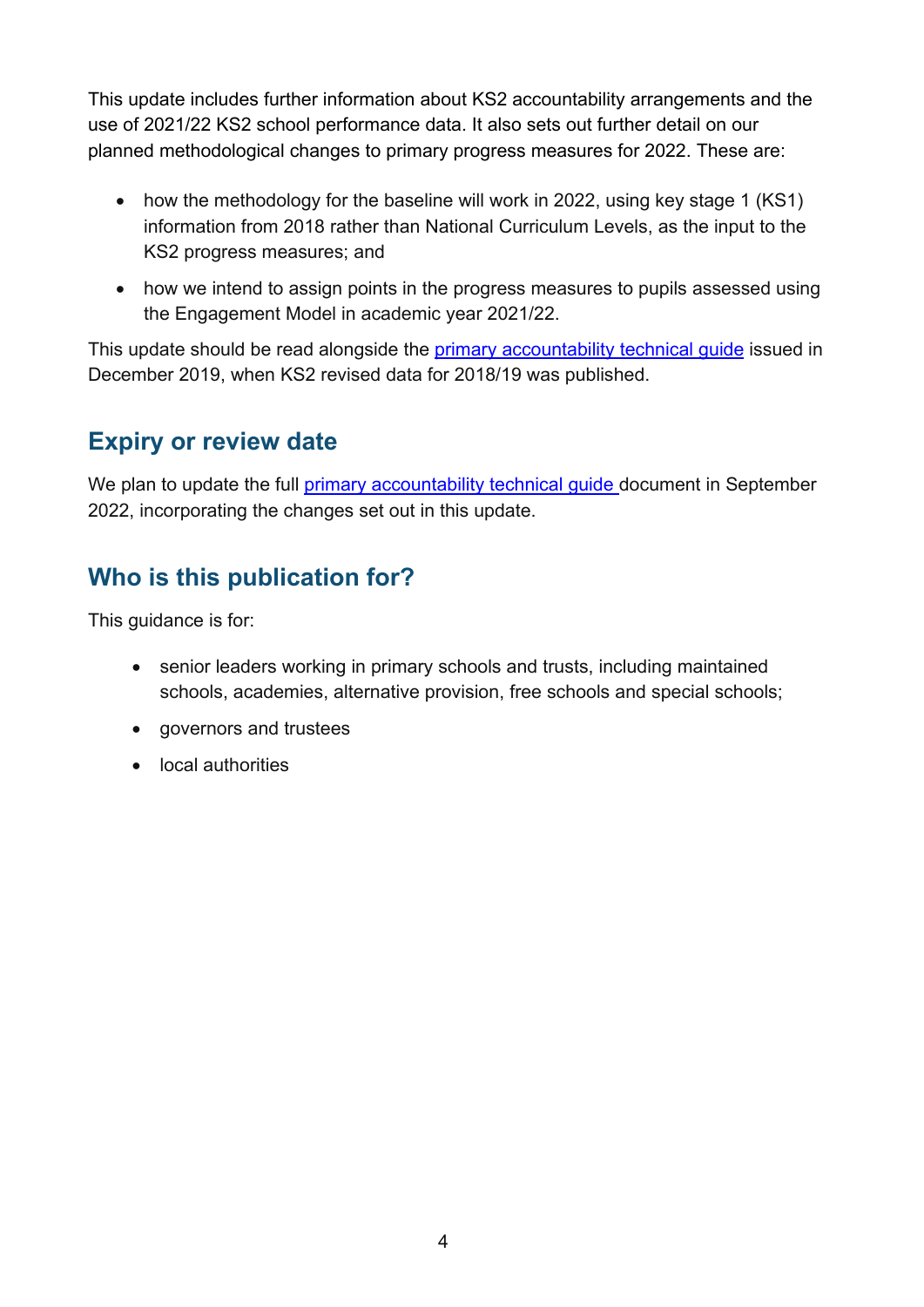#### **KS2 assessments in 2021/22**

There has been no publicly available data based on national primary tests or assessments since 2019, due to the impact of the Covid-19 pandemic.

The Government has decided that it is important we return to a full programme of primary tests and assessments in 2021/22<sup>2</sup> to help schools, local authorities, academy trusts and the department to understand more clearly the impact of the pandemic on pupils nationally and how this varies between particular groups of pupils (for example, disadvantaged pupils), schools and local authority areas. Further detail is set out in an open letter from Minister Walker sent to schools via an STA assessment update.

For the first time since 2019, we will be able to publish KS2 statistics at national, regional, and local authority level, including analysis of attainment and progress by pupil and school characteristics. These will be published in Explore Education Statistics. Provisional dates have been announced via the DfE statistics release calendar.

Parents will have access to information about pupil performance at national, regional and local authority level via DfE statistical publications. Schools are also required to provide information to parents about their child's performance, alongside information about how this compares to the performance of other children in their school, as well as nationally.<sup>3</sup>

#### **Adaptations and approach to standard setting**

In order to help identify the impact of the pandemic, primary tests and assessments will be returning without adaptations and the standards maintenance process will be consistent with that used in 2019. A consistent approach to the format of the assessments and to standards maintenance is needed to help identify the impact of the pandemic.

This is different to the approach taken to qualifications at key stage 4 (KS4) and 16-18, and is linked to the different purposes of the assessments. Qualifications at KS4 and 16- 18 allow students to demonstrate their achievements and support student progression to the next stage of their education, training or employment. Primary tests and assessment do not provide qualifications to pupils, although they do provide teachers and parents with an understanding of how pupils are performing against national expectations; their purpose is to support school improvement and inform school accountability.

<sup>&</sup>lt;sup>2</sup> This includes the phonics screening check, multiplication tables check and key stage 1 teacher assessments and tests.

<sup>&</sup>lt;sup>3</sup> The relevant legislation is Schedule 1 of the Pupil Information Regulations 2005 - The Education (Pupil Information) (England) Regulations 2005 (legislation.gov.uk)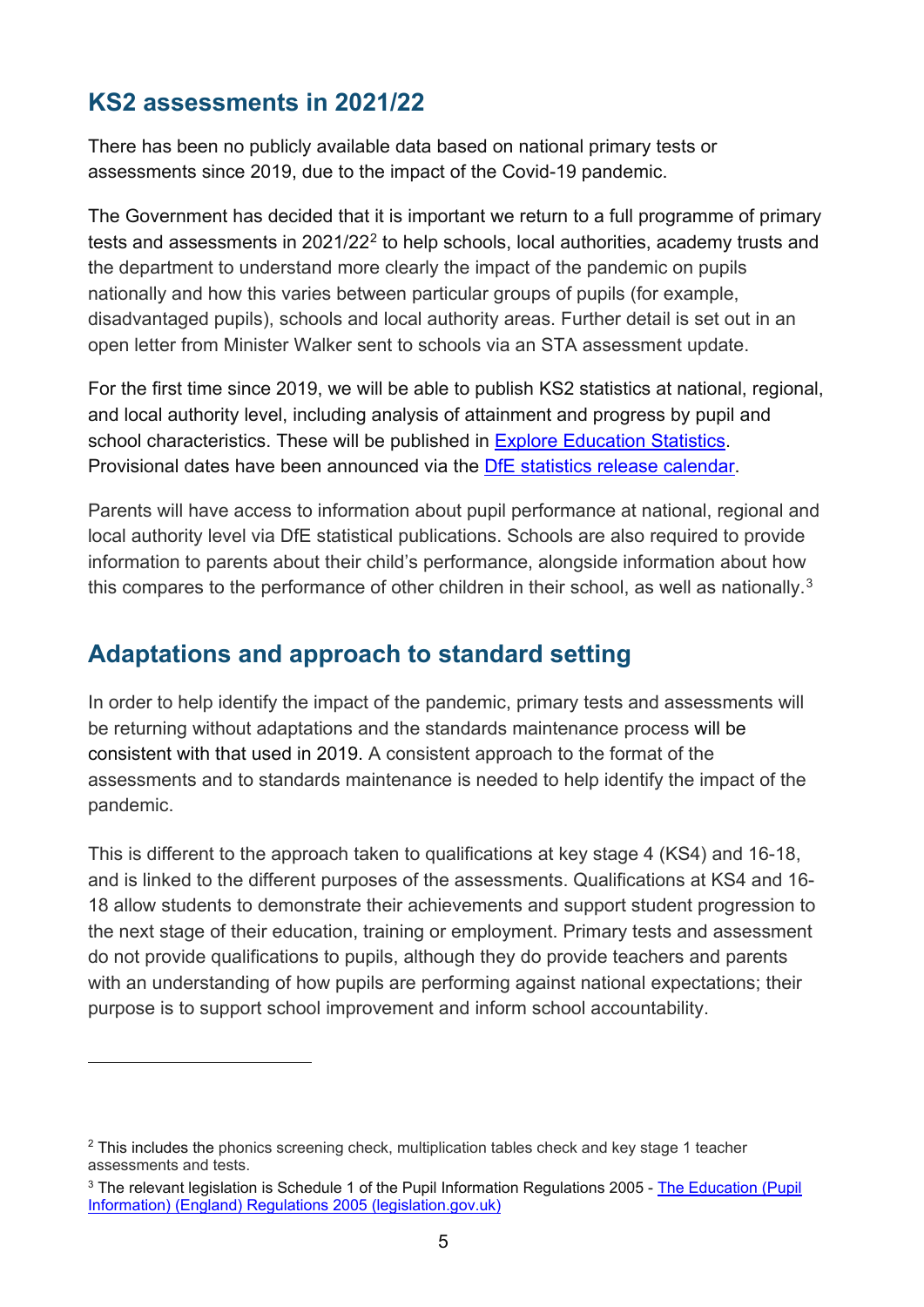### **KS2 accountability arrangements for 2021/22**

We have announced that the results for academic year 2021/22 will not be published in KS2 performance tables. This is because statutory assessments will be returning for the first time since 2018/19, and without any adaptations, in order to help identify the impact of the pandemic on pupils and schools, as set out above.

This will be a transitional arrangement for the first year in which primary assessments return. We intend to publish primary assessment data in performance tables again for academic year 2022/23. Until this point, KS2 performance data for academic year 2018/19 will continue to be publicly available on Compare school and college performance, with the warning that 2019 data may no longer reflect a school's current performance.

We intend to produce, but not publish, the normal suite of KS2 Multi-Academy Trust (MAT) measures for 2021/22 and share these with trusts. Guidance for MAT measures currently in performance tables is available. Further guidance on MAT measures for 2021/22, and which MATs will be included, will be available in due course.

#### **Who will see 2021/22 KS2 school performance data**

We will still produce the normal suite of KS2 accountability measures at school level and share these securely with primary schools, academy trusts and local authorities to inform school improvement discussions. All those using the 2021/22 will need to do so with caution, as set out below. This includes:

- Primary schools will be able to access their own performance data via the schools checking exercise and Analyse School Performance (ASP). Trusts, local authorities and governing bodies will have access to data via ASP in the usual way. Trusts will also have access to their own MAT level data.
- Ofsted we will also provide the data to Ofsted to go in the IDSR to inform inspection activity under the Quality of Education judgement, for example, on the impact of curriculum decisions.
- DfE teams DfE officials will use the data to inform oversight by regional teams, and when setting criteria to allocate additional funding, for example, teaching schools, English and maths hubs, and free school applications.

#### **How will 2021/22 KS2 performance data be used?**

We have always been clear that all users of educational school performance data need to consider this data alongside a range of other information about the school and its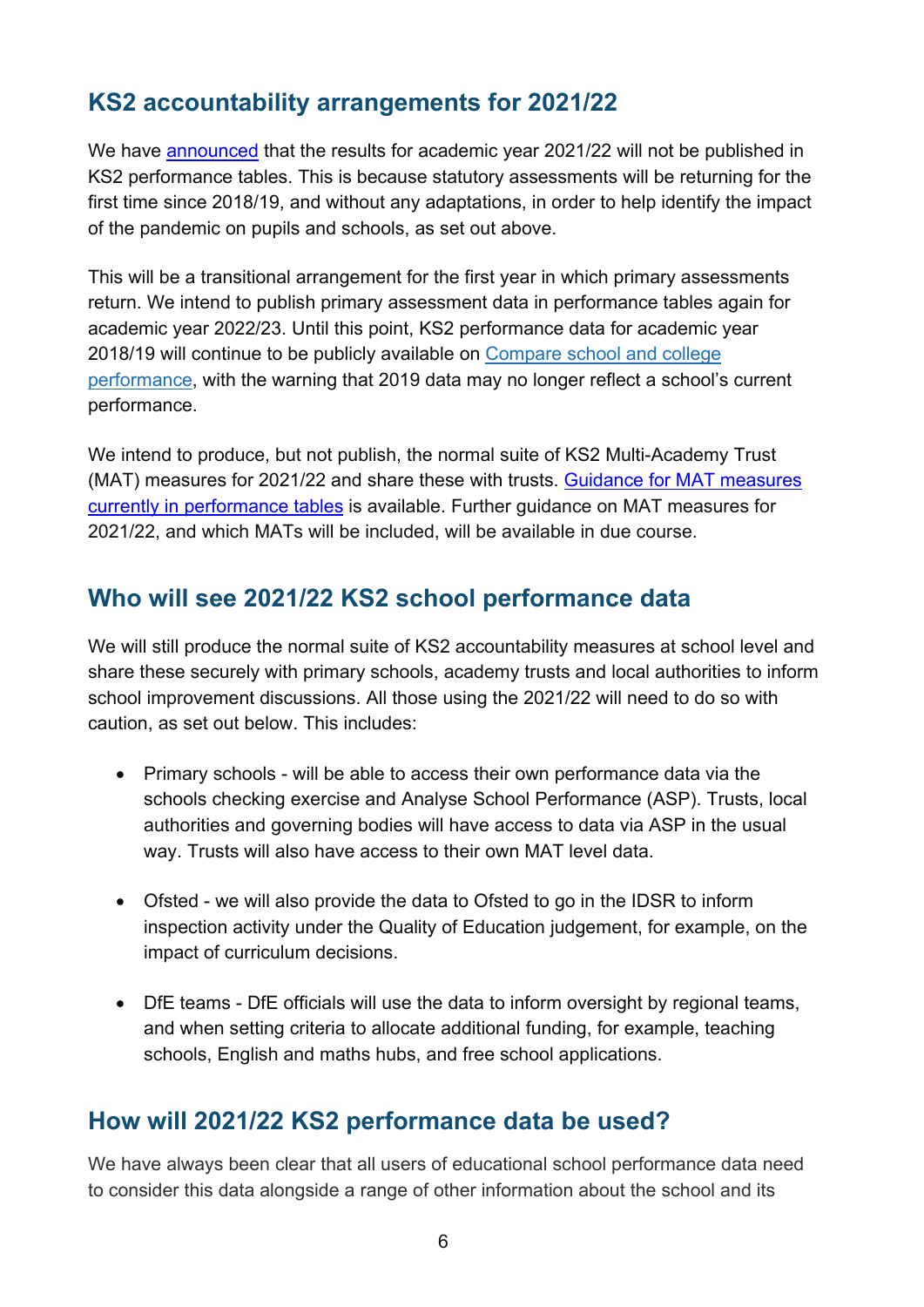individual circumstances, for example by speaking to the school directly, and that conclusions should not be drawn based on a single piece of data alone. This will be particularly important in relation to the data for 2021/22, as a school's performance may be affected by the uneven impact of the pandemic on pupils and schools, and so data will need to be used more cautiously.

While school level data for 2021/22 will provide information about how a school has performed, in relation to local and national averages, it will not provide the broader context around a school's outcomes. In short, as in any year, school level data will tell you 'what' but not 'why'. This is particularly important to bear in mind in relation to the 2021/22 data, due to the uneven impact of the pandemic on pupils and schools. That is why we will ensure that clear messages are placed alongside any data shared, to advise caution in its interpretation. We will strongly discourage users of the data from drawing conclusions based on direct comparisons with performance data from earlier years. We will also advise caution when comparing a school's performance with national or local authority averages, or with other schools.

We will ensure these messages are shared with officials across the department, including regional teams, as well as local authorities, schools, academy trusts and governors and trustees.

As set out in DfE guidance, school and trust leaders should not make pay progression for teachers dependent on the assessment data for a single group of pupils. Performance management targets relating to pupil performance should not be used in isolation and other factors, in this case the uneven impact of the pandemic on pupils and schools and the considerable caution needed when using the 2021/22 performance data, should also be taken into account.

#### **Ofsted**

Ofsted inspectors will be clear that 2021/22 data is not comparable with earlier years and aware of the caveats on the data due to the uneven impact of the pandemic on pupils and schools, and sensitive in their use of it. Inspectors will use caution when considering school performance data in the IDSR, in relation to national or local authority averages, or other schools. HMCI, Amanda Spielman, has committed that the 2021/22 data will be used only to inform discussion with schools about pupil outcomes and, as is always the case, no single piece of data will determine the outcome of any Ofsted judgement.

While this guidance concerns KS2 performance data, the importance of exercising caution in the use of 2021/22 data also applies to other primary assessment data for 2021/22, such as phonics screening check or multiplication tables check data or key stage 1 teacher assessment outcomes.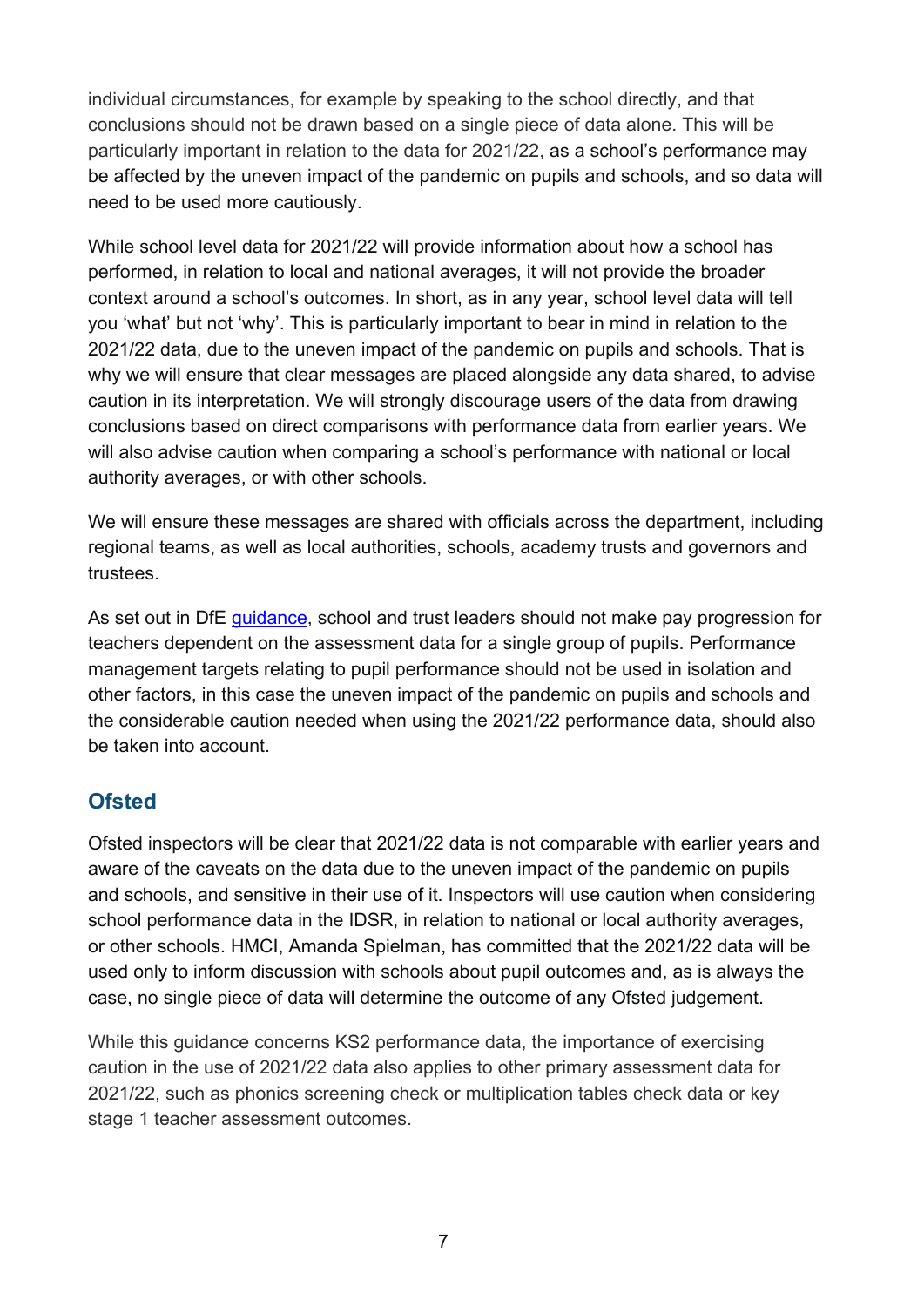#### **Primary progress measures baseline in 2021/22**

In 2016, we introduced new assessments<sup>4</sup> that were no longer reported in National Curriculum Levels at both KS1 and KS2. To date we have been using KS1 results that were reported in Levels (prior to 2016) as a baseline for calculating progress measures for primary schools. Pupils who completed KS1 in 2016 and 2017 (with outcomes reported against the new assessment frameworks) reached the end of KS2 in summer 2020 and summer 2021 respectively. Due to Covid-19, however, no KS2 primary tests or assessments took place in 2020 or 2021 and so no progress measures were created for these cohorts of pupils.

In 2021/22, the progress measures we intend to produce will thus be the first for a cohort with KS1 outcomes reported against the new assessment frameworks (in 2018). We have carried out analysis using previous years' data to model how we might create prior attainment groups for the 2021/22 measures. This work suggests that we will be able to keep the methodology broadly similar to the one we have used in previous years. We anticipate that the changes to the baseline are likely to have minimal impact on the overall distribution of primary progress scores.

We need to see the full data set for 2021/22 before we will be able to confirm how KS1 outcomes reported against the new assessment frameworks will be assigned to prior attainment groups. Further testing of the methodology will be undertaken when we have received the data in summer 2022. Details will be confirmed in an update of the primary accountability technical guide in September 2022.

#### **Assigning points to pupils assessed using the Engagement Model**

The engagement model is the assessment (replacing P scales 1 to 4) for pupils working below the standard of national curriculum assessments and not engaged in subject-specific study. From academic year 2021/22, teachers must use the engagement model to assess pupils working below the standard of the national curriculum assessments and not engaged in subject-specific study at KS1 and KS2.

We will confirm details of the points to be awarded in primary progress measures to pupils assessed using the Engagement Model in September 2022, once we have carried out testing of the data we receive in summer 2022.

<sup>4</sup> New assessments were introduced to reflect the new national curriculum, first taught in 2014. National curriculum levels were replaced with a new teacher assessment frameworks and new tests reported in scaled scores at KS1 and KS2.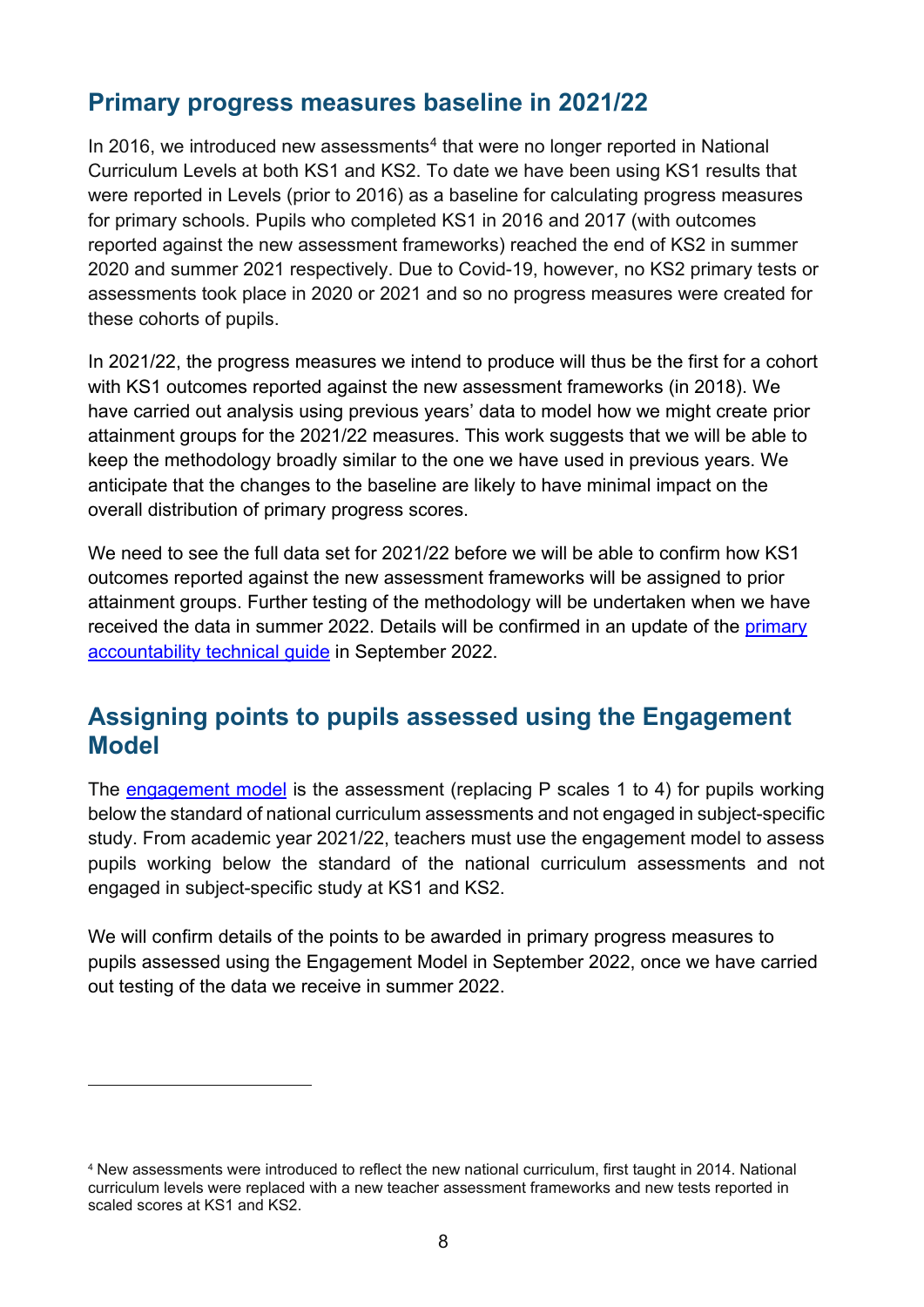# **Annex A – timeline for 2021/22 KS2 school performance data**

| <b>Date</b>       | <b>Activity</b>                                              |
|-------------------|--------------------------------------------------------------|
| 05/07/22          | KS2 tests and assessments - return of results                |
| <b>July 2022</b>  | Interim KS2 statistics published (provisional headline       |
|                   | results at national level)                                   |
| September<br>2022 | KS2 schools checking exercise runs                           |
|                   |                                                              |
| September         | KS2 provisional statistics published (national, regional and |
| 2022              | local authority level, including attainment by pupil and     |
|                   | school characteristics)                                      |
| September         | KS2 provisional school level data shared with schools via    |
| 2022              | ASP, and shared with DfE teams and Ofsted                    |
| September         | DfE primary accountability guidance update                   |
| 2022              |                                                              |
| December          | KS2 revised statistics published (national, regional and     |
| 2022              | local authority level including attainment and progress by   |
|                   | pupil and school characteristics)                            |
| December          | DfE primary accountability guidance update                   |
| 2022              |                                                              |
| December          | Schools checking errata period for limited requests in       |
| 2022              | exceptional circumstances                                    |
| December          | KS2 revised school level data shared with schools via        |
| 2022              | ASP, and shared with DfE teams and Ofsted.                   |
| Spring 2023       | KS2 final school level data shared with DfE teams and        |
|                   | Ofsted                                                       |
|                   |                                                              |